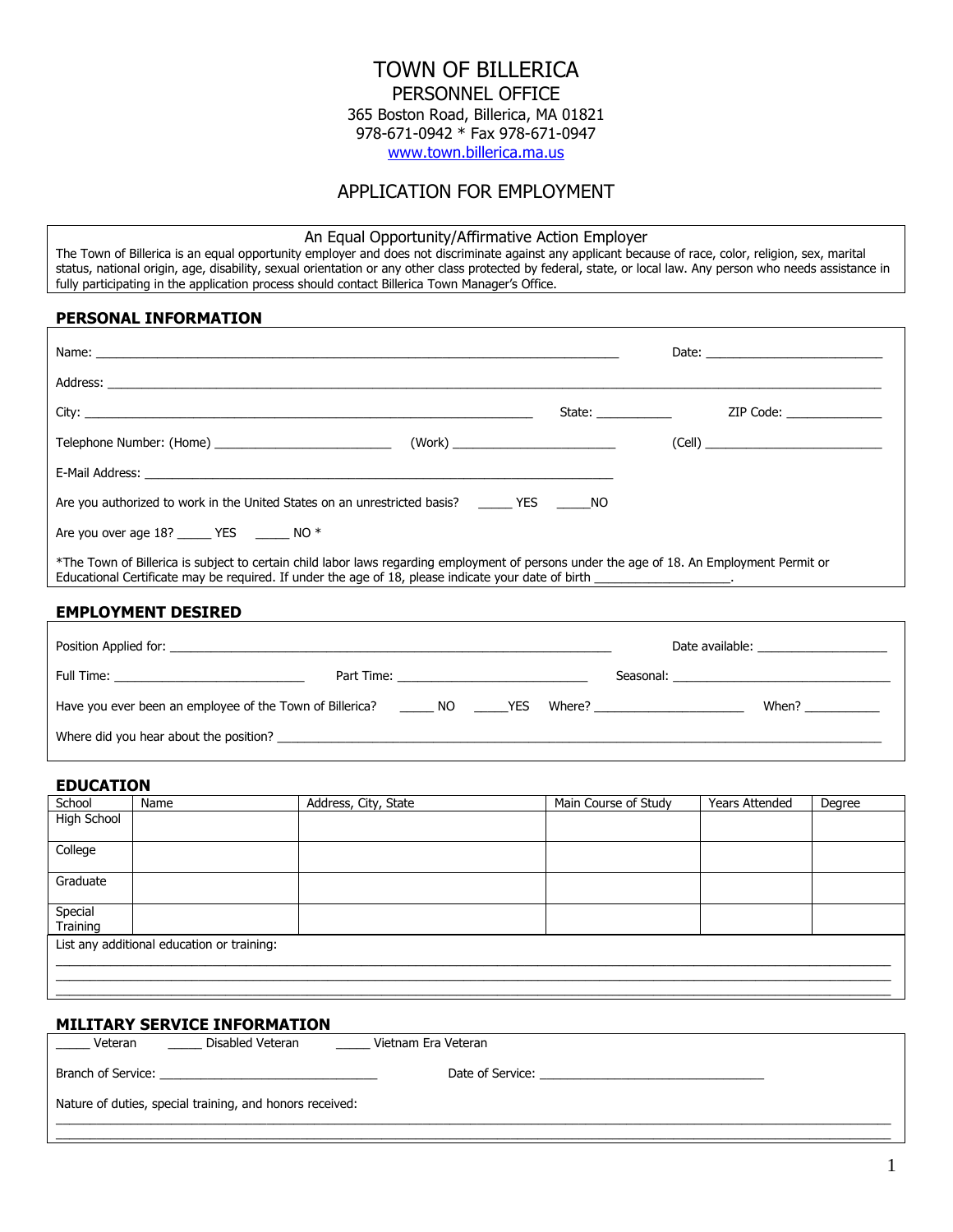## **CERTIFICATES AND LICENSES**

| Do you have a valid driver's license? The YES NO                                                                                                                                                                                                | License Number <b>Example 18</b>                                                                                                                                                                                                        | Expiration Date                                                                                                                                  |
|-------------------------------------------------------------------------------------------------------------------------------------------------------------------------------------------------------------------------------------------------|-----------------------------------------------------------------------------------------------------------------------------------------------------------------------------------------------------------------------------------------|--------------------------------------------------------------------------------------------------------------------------------------------------|
| Do you have a valid CDL license? YES NO                                                                                                                                                                                                         | License Number <b>Example 19</b>                                                                                                                                                                                                        | Expiration Date <b>Expiration</b>                                                                                                                |
| List any professional licenses, registrations or certifications that you possess:                                                                                                                                                               |                                                                                                                                                                                                                                         |                                                                                                                                                  |
| License<br>License <u>and the contract of the contract of the contract of the contract of the contract of the contract of the contract of the contract of the contract of the contract of the contract of the contract of the contract of t</u> | Licenses Number <b>Exercía de Sena de Sena de Sena</b> de Sena de Sena de Sena de Sena de Sena de Sena de Sena de Se<br>Licenses Number <b>Example 19</b><br>Licenses Number <b>Example 1999</b><br>Licenses Number <b>Example 1999</b> | Expiration Date <b>Expiration</b><br>Expiration Date <b>Expiration</b><br>Expiration Date _________________<br>Expiration Date <b>Expiration</b> |

## **EMPLOYMENT HISTORY A resume may not be substituted for any information but may be included as a supplement.**

Begin with your most recent employment, including any present employment. Your present employer will not be contacted without your permission. You may include any verifiable work performed as an intern or volunteer. Any gaps in employment must be briefly explained.

| <b>Employer:</b>        |                    |           | May we contact? ________ YES _______ NO               |
|-------------------------|--------------------|-----------|-------------------------------------------------------|
| <b>Street Address:</b>  |                    |           | Job Title:                                            |
| City:                   | State:             | Zip Code: | <b>Specific Duties:</b>                               |
| Supervisor:             |                    |           |                                                       |
| Reason for Leaving:     |                    |           |                                                       |
| Dates Employed: (Start) | (End)              | Salary:   |                                                       |
| <b>Employer:</b>        |                    |           | May we contact? ________ YES _______ NO               |
| <b>Street Address:</b>  |                    |           | Job Title:                                            |
| City:                   | State:             | Zip Code: | <b>Specific Duties:</b>                               |
| Supervisor:             |                    |           |                                                       |
| Reason for leaving:     |                    |           |                                                       |
| Dates Employed: (Start) | (End)              | Salary:   |                                                       |
| <b>Employer:</b>        |                    |           | May we contact? _______ YES ______<br>$\overline{NQ}$ |
|                         |                    |           |                                                       |
| <b>Street Address:</b>  |                    |           | Job Title:                                            |
| City:                   | State:             | Zip Code: | <b>Specific Duties:</b>                               |
| Supervisor:             |                    |           |                                                       |
| Reason for Leaving:     |                    |           |                                                       |
| Dates Employed: (Start) | $\overline{(End)}$ | Salary:   |                                                       |
| <b>Employer:</b>        |                    |           | May we contact? ________ YES _______ NO               |
| <b>Street Address:</b>  |                    |           | Job Title:                                            |
| City:                   | State:             | Zip Code: | <b>Specific Duties:</b>                               |
| Supervisor:             |                    |           |                                                       |
| Reason for Leaving:     |                    |           |                                                       |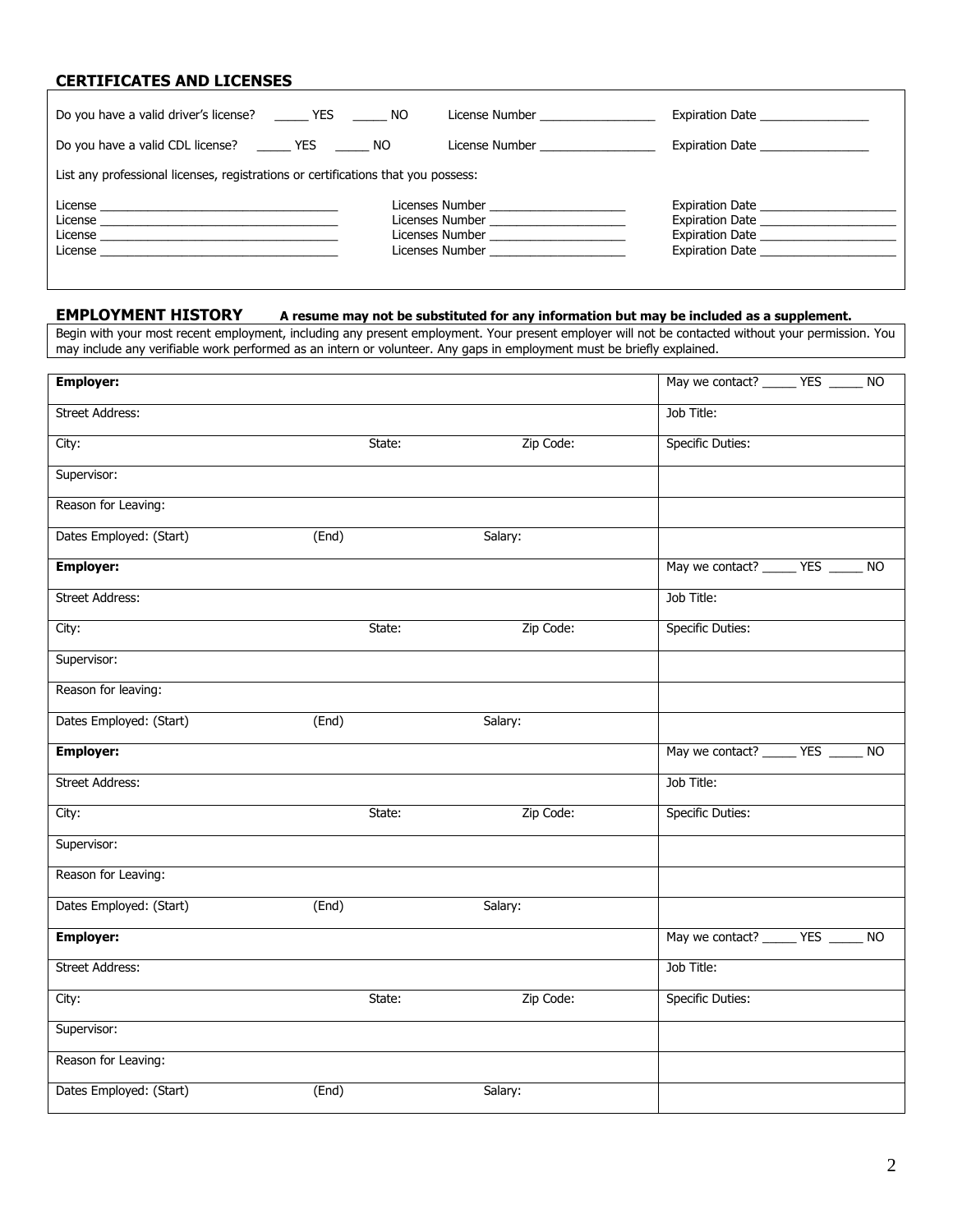**PROFESSIONAL REFERENCES** List 3 people who can comment on your work performance.

| Name | Address | Telephone Number | Occupation | Years Acquainted |
|------|---------|------------------|------------|------------------|
|      |         |                  |            |                  |
|      |         |                  |            |                  |
|      |         |                  |            |                  |
|      |         |                  |            |                  |
|      |         |                  |            |                  |
|      |         |                  |            |                  |

**CRIMINAL HISTORY** Additional Information:

## **IN CASE OF EMERGENCY, PLEASE NOTIFY**

| Name:             |       | Relation: |        |           |
|-------------------|-------|-----------|--------|-----------|
| Address:          | Citv: |           | State: | Zip Code: |
| Telephone Number: |       |           |        |           |

5. You have a delinquency or as a child in need of services which did not result in complaint transferred to the superior court for criminal prosecution.

### **PRE-EMPLOYMENT PHYSICAL & DRUG SCREENING**

If an offer of employment is made to you, the Town of Billerica may specify that it is contingent upon the results of a medical examination.

All offers of employment are conditional upon satisfactory completion of a Health Questionnaire.

Satisfactory fitness to perform the essential duties of the position is a condition of employment.

All offers of employment are conditional upon satisfactory completion of pre-employment drug test as it relates to the requirements of a specific job.

Refusal to submit to such screening or failure to qualify according to the minimum standards established by the Town of Billerica may disqualify me from further consideration for employment.

## **IMMIGRATION REFORM AND CONTROL ACT REQUIREMENT**

In compliance with the Immigration and Reform and Control Act of 1986, you will be required to provide approved documentation that verifies your right to work in the United States prior to employment. Please be prepared to provide this documentation if you are offered and accept a position with us.

## **LIE DETECTOR TEST**

It is unlawful in Massachusetts to require or administer a lie detector test as a condition of employment or continued employment. An employer who violates this law shall be subject to criminal penalties and civil liabilit violates this law shall be subject to criminal penalties and civil liability.

## **AT-Will EMPLOYMENT**

It is understood that unless you attain permanent status pursuant to MGL Chapter 31 or are subject to the terms of a collective bargaining agreement, employment will be at-will, which means that both the Town or you are free to terminate the employment relationship at any time for any nonstatutorily prohibited reason or for no reason at all, with or without notice.